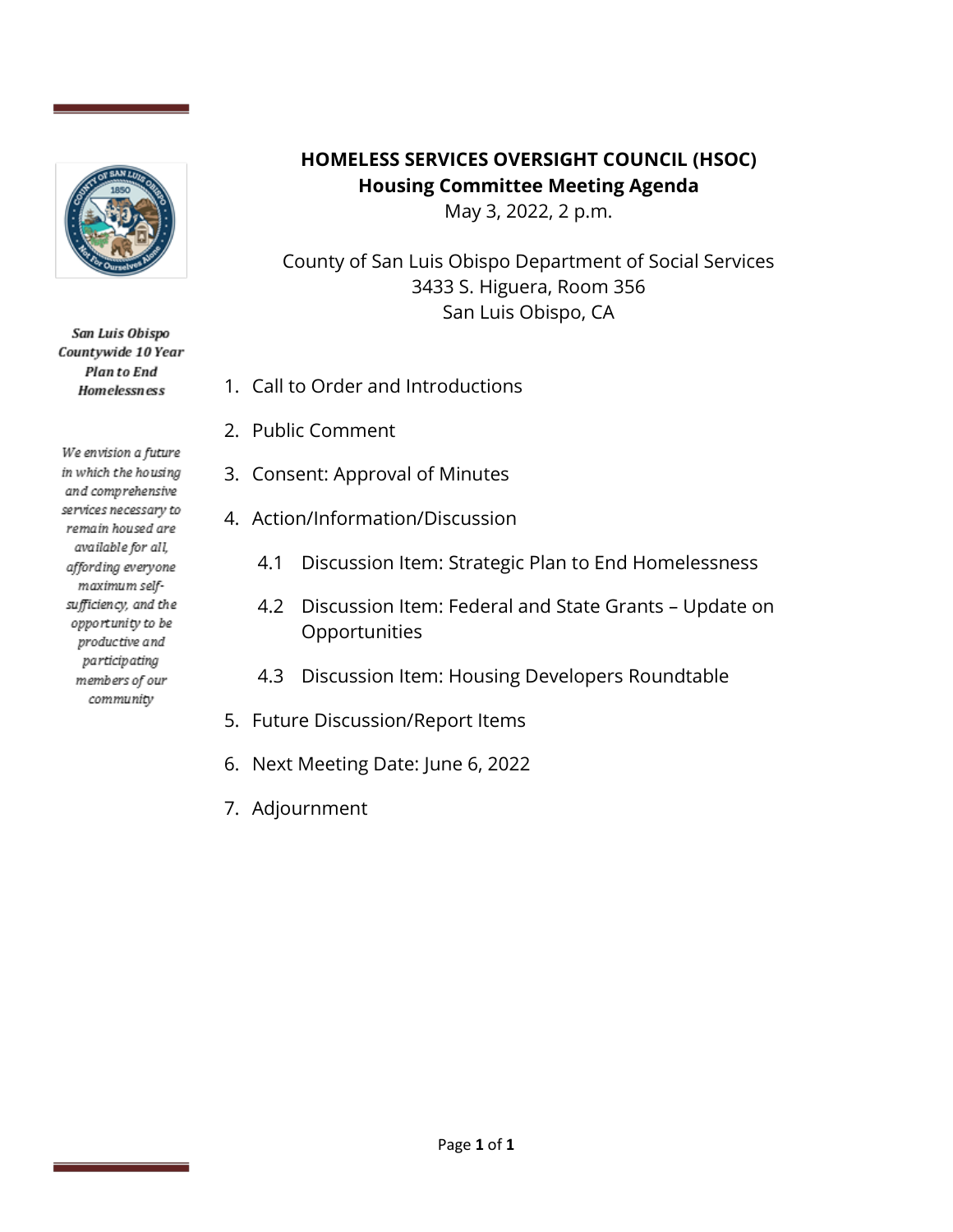## **HOMELESS SERVICES OVERSIGHT COUNCIL HSOC HOUSING COMMITTEE MEETING APRIL 5th 2022, 2pm-3:30pm Zoom Call**

| <b>MEMBERS PRESENT</b>             | <b>MEMBERS ABSENT</b>                        | <b>STAFF &amp; GUESTS</b>  |
|------------------------------------|----------------------------------------------|----------------------------|
| Anne Robin                         | Marianne Kennedy                             | Abby Lassen                |
| Anne Wyatt                         | Ken Trigueiro                                | Amelia Grover              |
| Brenda Mack                        |                                              | Andy Pease                 |
| Elaine Archer                      |                                              | George Solis               |
| Kathy McClenathen                  |                                              | Harlee Hopkins             |
| Mark Lamore                        |                                              | Jeff Al-Mashat             |
| Scott Smith                        |                                              | Joe Dzvonik                |
| Yael Korin                         |                                              | <b>Kelsey Nocket</b>       |
|                                    |                                              | Leon Shordon               |
|                                    |                                              | Paul Hershfield            |
|                                    |                                              | <b>Rick Gulino</b>         |
|                                    |                                              | Rita Holland               |
|                                    |                                              | <b>Russ Francis</b>        |
|                                    |                                              | Sarah Montes Reinhart      |
|                                    |                                              | <b>Steve Martin</b>        |
|                                    |                                              | Sue Warren                 |
|                                    |                                              | <b>Timothy Siler</b>       |
|                                    |                                              | Tom Sherman                |
|                                    |                                              | Wendy Lewis                |
| <b>AGENDA ITEM</b>                 | <b>DISCUSSION</b>                            | <b>CONCLUSIONS/ACTIONS</b> |
| 1. Call to Order and Introductions | Scott called the meeting to order at 2:05pm. |                            |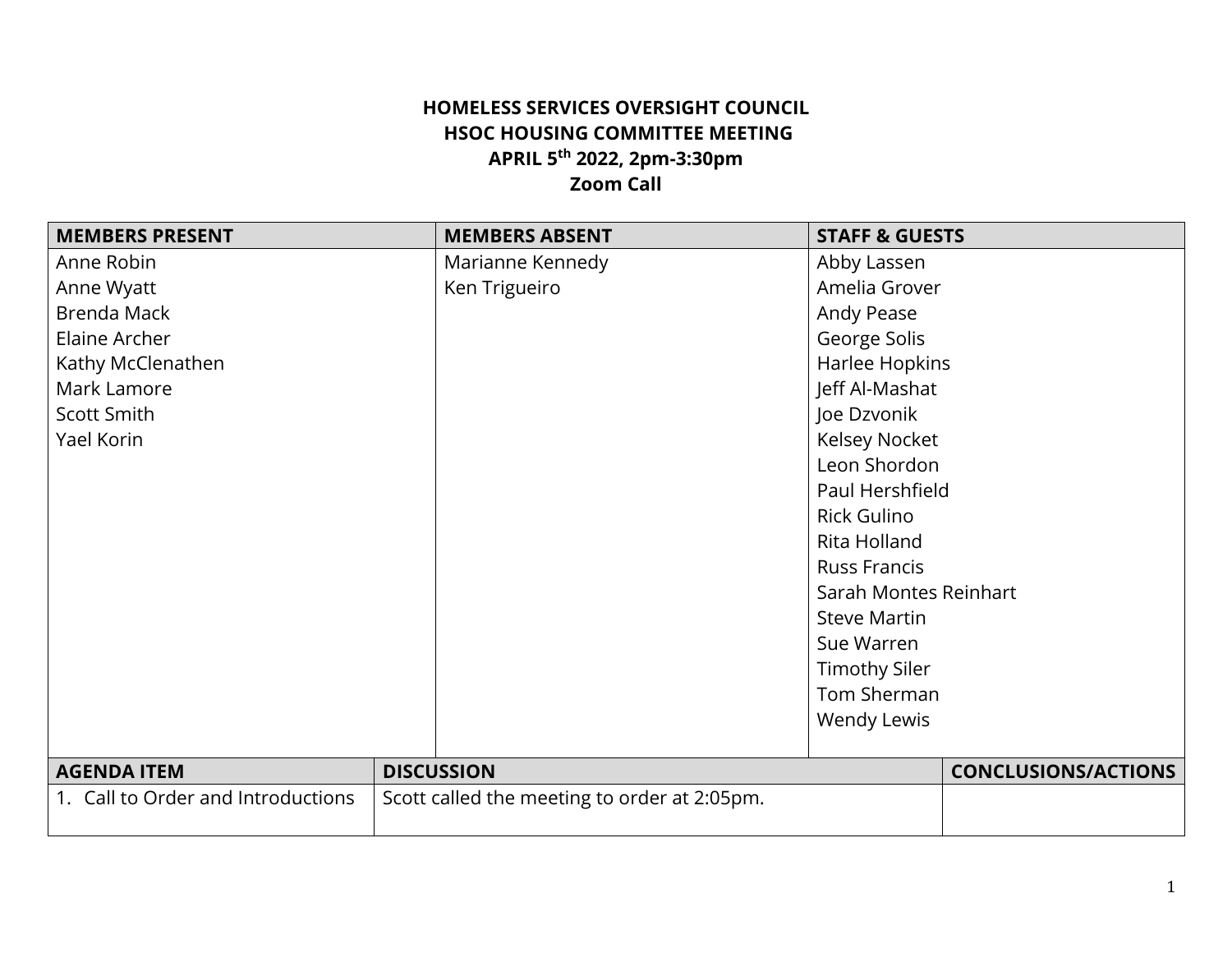| 2. Public Comment                                                                           | None.                                                                                                                                                                                                                                                                                                                                                                                                                                                  |                                                                                                                                                            |
|---------------------------------------------------------------------------------------------|--------------------------------------------------------------------------------------------------------------------------------------------------------------------------------------------------------------------------------------------------------------------------------------------------------------------------------------------------------------------------------------------------------------------------------------------------------|------------------------------------------------------------------------------------------------------------------------------------------------------------|
| 3. Consent: Approval of Minutes                                                             |                                                                                                                                                                                                                                                                                                                                                                                                                                                        | Anne Robin made a<br>motion to approve the<br>minutes, seconded by<br>Mark. The motion passed<br>with all in favor, none<br>opposed and no<br>abstentions. |
| 4. Action/Information/Discussion                                                            |                                                                                                                                                                                                                                                                                                                                                                                                                                                        |                                                                                                                                                            |
| 4.1 Discussion Item: Alternative                                                            |                                                                                                                                                                                                                                                                                                                                                                                                                                                        |                                                                                                                                                            |
| Housing and Shelter Models                                                                  |                                                                                                                                                                                                                                                                                                                                                                                                                                                        |                                                                                                                                                            |
| 4.1.1 Discussion Item: Tiny                                                                 | Yael gave a presentation on Tiny House Villages. Permanent                                                                                                                                                                                                                                                                                                                                                                                             |                                                                                                                                                            |
| House Villages (Yael                                                                        | tiny house villages can provide for a cost-effective successful                                                                                                                                                                                                                                                                                                                                                                                        |                                                                                                                                                            |
| Korin)                                                                                      | reintegration into society, and can operate successfully in<br>different sizes and types of location. Tiny house villages meet                                                                                                                                                                                                                                                                                                                         |                                                                                                                                                            |
| 4.1.1.1 Discussion                                                                          | the criteria for Housing First and are low barrier. Yael reported                                                                                                                                                                                                                                                                                                                                                                                      |                                                                                                                                                            |
| Item: Successful                                                                            | on several case studies of successful tiny house villages, how                                                                                                                                                                                                                                                                                                                                                                                         |                                                                                                                                                            |
| Examples                                                                                    | they operate, and cost per unit.                                                                                                                                                                                                                                                                                                                                                                                                                       |                                                                                                                                                            |
| 4.1.1.2 Discussion<br>Item: Barriers -<br>Zoning<br>Ordinances and<br><b>Building Codes</b> | The Committee discussed various aspects of tiny house villages<br>and the presentation in the context of San Luis Obispo county,<br>including distinctions between permanent and transitional<br>forms of housing. Discussions focused on the barriers to tiny<br>house villages, including pressure on available land and<br>residential development, density compared to traditional<br>construction, cost of land and additional infrastructure and |                                                                                                                                                            |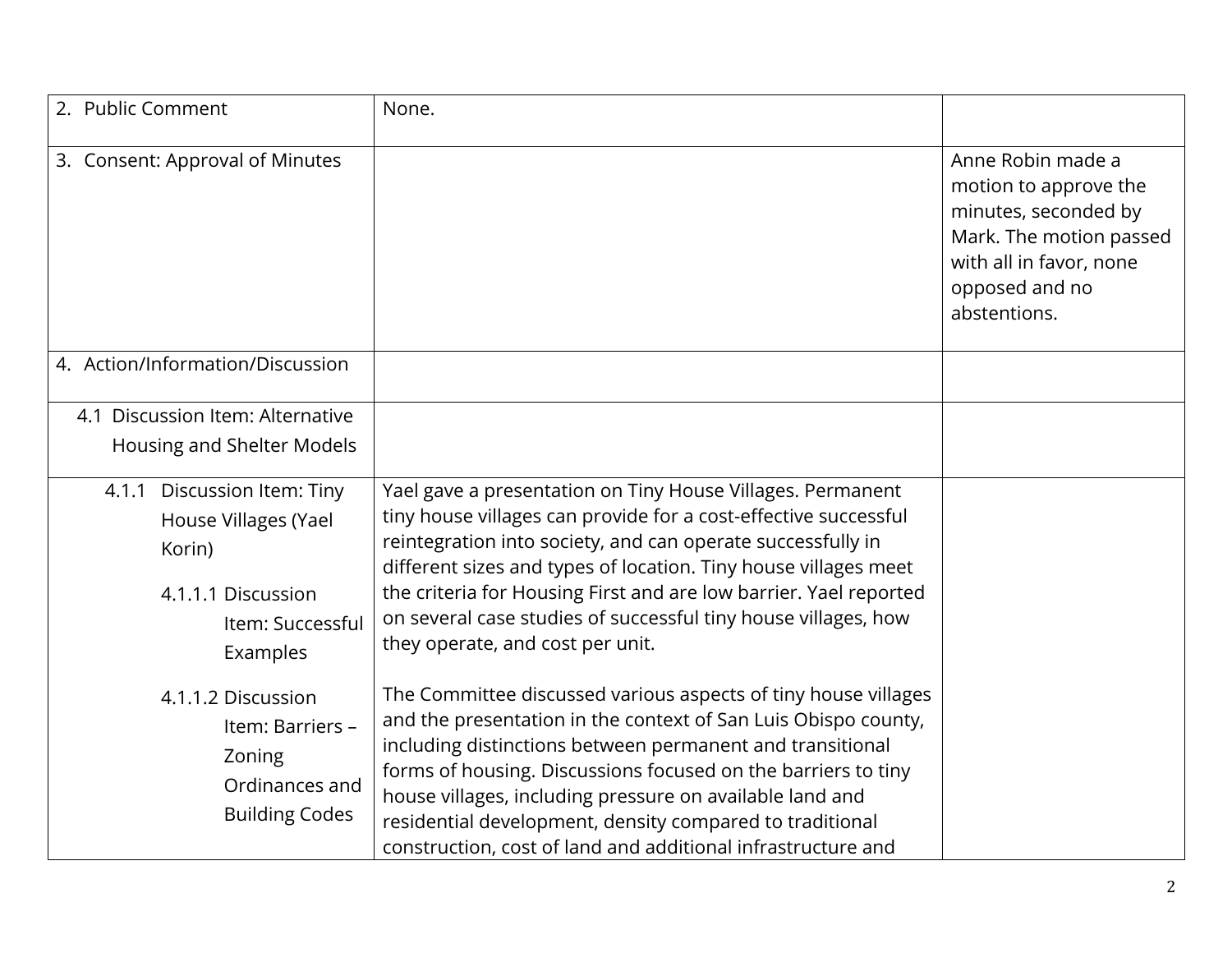|                                                                                                                                                                                 | construction costs.                                                                                                                                                                                                                                                                                                                                                                                                                                                                                                                                                                                                                                                                                                                |  |
|---------------------------------------------------------------------------------------------------------------------------------------------------------------------------------|------------------------------------------------------------------------------------------------------------------------------------------------------------------------------------------------------------------------------------------------------------------------------------------------------------------------------------------------------------------------------------------------------------------------------------------------------------------------------------------------------------------------------------------------------------------------------------------------------------------------------------------------------------------------------------------------------------------------------------|--|
| 4.2 Discussion Item:<br><b>Subpopulations Within</b><br>Homeless Demographics<br>Discussion Item:<br>4.2.1<br><b>Community Care</b><br><b>Expansion Program</b><br>(Anne Robin) | Anne Robin shared information on opportunities from the<br>State for one-time infrastructure and housing funding, made<br>available due to surplus funding at the State level. The<br>Community Care Expansion program is intended for homeless<br>people in assisted living facilities, although other facilities can<br>also be funded through this program, such as tiny homes,<br>Board and Care facilities, and residential homes for elderly<br>people. The grant funds capital costs only, e.g. Permanent<br>Supportive Housing for senior citizens and disabled people.<br>The funding cannot be used for operations or staffing. Funding<br>is limited and competitive, with applications accepted on a<br>rolling basis. |  |
| 4.3 Discussion Item: Housing<br>Element Compliance and<br><b>Annual Reports</b>                                                                                                 | Scott reported on conversations with HSOC Chair Susan Funk.<br>There is an interest in having the Housing Committee collect<br>and report back to the full HSOC and Executive Committee on<br>all the Housing Elements within the county. More information<br>to follow.                                                                                                                                                                                                                                                                                                                                                                                                                                                           |  |
| 4.4 Discussion Item: Strategic<br>Plan to End Homelessness<br>Update                                                                                                            | This item was tabled due to lack of time and no major updates.                                                                                                                                                                                                                                                                                                                                                                                                                                                                                                                                                                                                                                                                     |  |
| 4.5 Discussion Item: Federal and<br>State Grants - Update on<br>Opportunities                                                                                                   | Kristin reported that funding recommendations forming part of<br>the Department of Planning and Building's annual Action Plan<br>were approved by the Board of Supervisors. HUD (US<br>Department of Housing and Urban Development) are behind<br>schedule on announcing their funding awards, so they have                                                                                                                                                                                                                                                                                                                                                                                                                        |  |